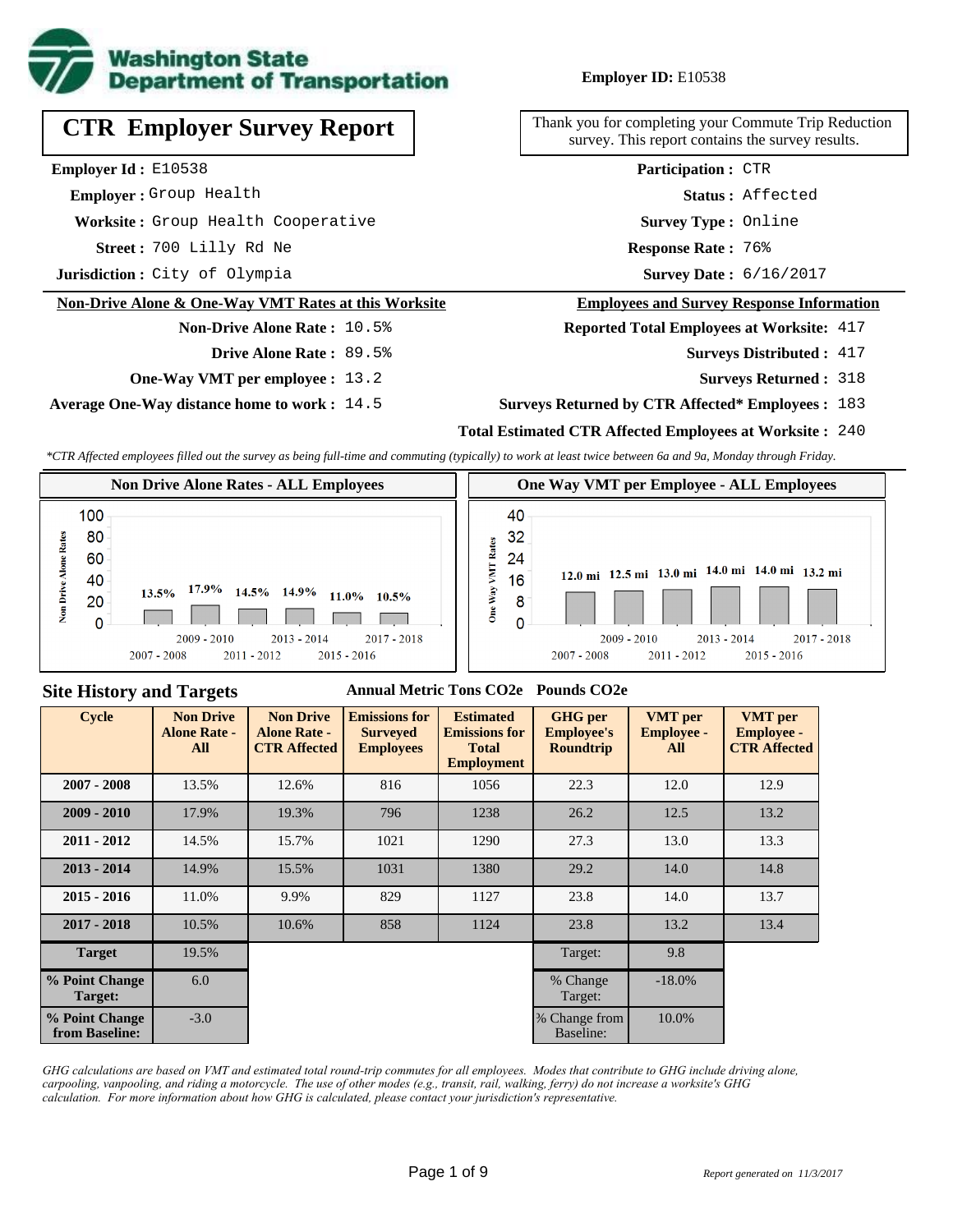

## **Commute Trips By Mode - All Employees**

**Q.4: Last week, what type of transportation did you use each day to commute TO your usual work location? (Mode used for the longest distance.)**



*\* Motorcycle-1 is now included in Drive Alone and Motorcycle-2 is included in Carpool. Information about these trips is still available by request.*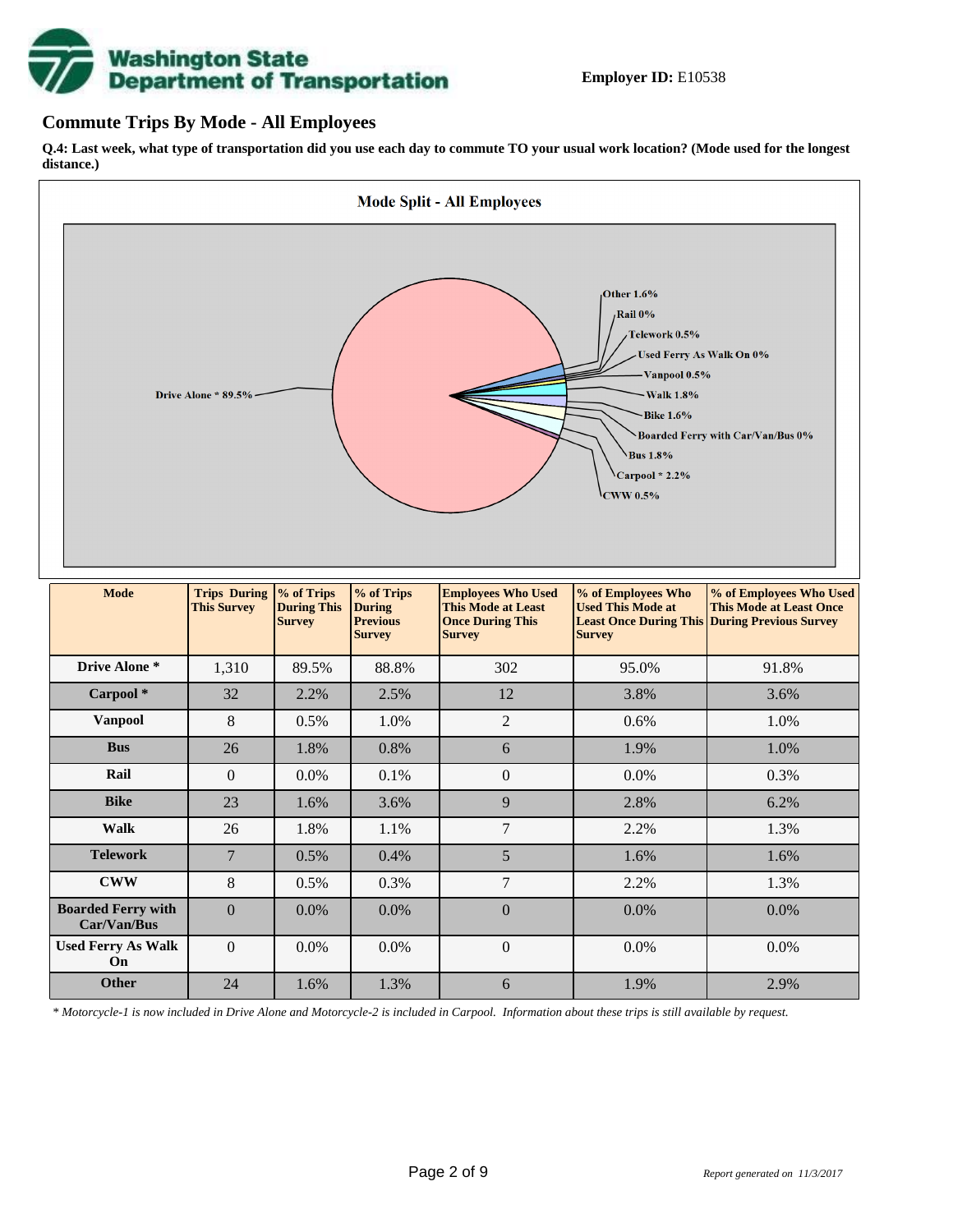

# **Commute Trips By Mode - Affected Employees**

**Q.4: Last week, what type of transportation did you use each day to commute TO your usual work location? (Mode used for the longest distance.)**



*\* Motorcycle-1 is now included in Drive Alone and Motorcycle-2 is included in Carpool. Information about these trips is still available by request.*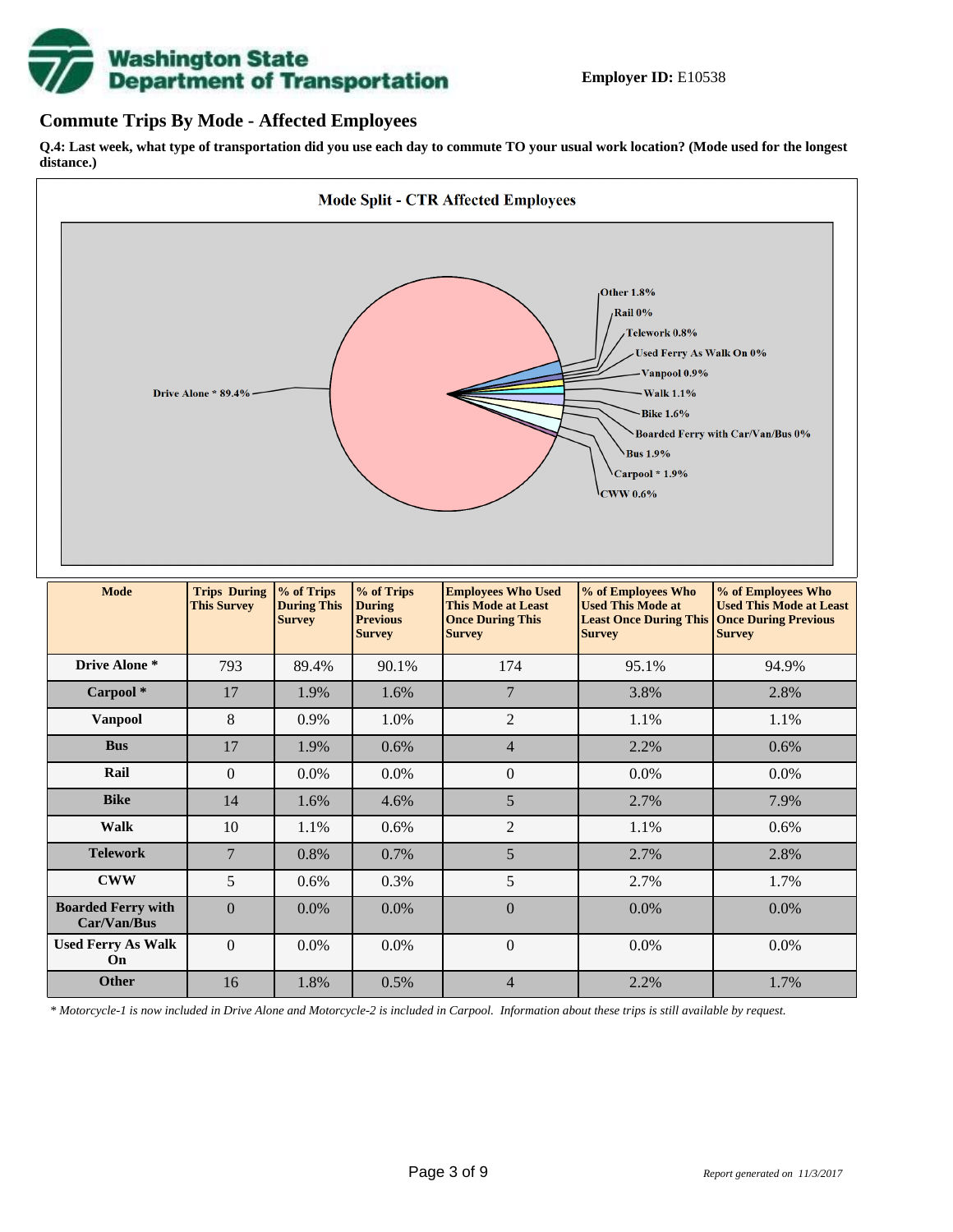

# **Alternative Modes - Number of Employees Who Used a Non-Drive Alone Mode:**

| <b>Non-Drive Alone</b><br><b>Number Of Days</b> | <b>Exactly this # of</b><br><b>Employees</b> | <b>Exactly this % of</b><br><b>Employees</b> | At least # of<br><b>Employees</b> | At least % of<br>employees |
|-------------------------------------------------|----------------------------------------------|----------------------------------------------|-----------------------------------|----------------------------|
| 0 Day                                           | 271                                          | 85%                                          | 318                               | 100%                       |
| 1 Days                                          | 10                                           | 3%                                           | 47                                | 15%                        |
| 2 Days                                          | 8                                            | 3%                                           | 37                                | 12%                        |
| 3 Days                                          | 3                                            | 1%                                           | 29                                | 9%                         |
| 4 Days                                          | 15                                           | 5%                                           | 26                                | 8%                         |
| 5 Days                                          | $\mathbf Q$                                  | 3%                                           | 11                                | 3%                         |
| <b>6 or More Days</b>                           | $\overline{c}$                               | 1%                                           | $\overline{c}$                    | 1%                         |

# **Count by Occupancy of Carpools and Vanpools**

**Q.4 If you used a carpool or vanpool as part of your commute, how many people (age 16 or older) are usually in the vehicle?**

| <b>Ridesharing Occupancy</b> | <b>Mode</b> | <b>Response Count</b> |
|------------------------------|-------------|-----------------------|
| $2*$                         | Carpool     | 32                    |
| 3                            | Carpool     | $\boldsymbol{0}$      |
| 4                            | Carpool     | $\boldsymbol{0}$      |
| 5                            | Carpool     | $\boldsymbol{0}$      |
| >5                           | Carpool     | $\overline{0}$        |
| $<$ 5                        | Vanpool     | 8                     |
| 5                            | Vanpool     | $\boldsymbol{0}$      |
| 6                            | Vanpool     | $\boldsymbol{0}$      |
| 7                            | Vanpool     | $\boldsymbol{0}$      |
| 8                            | Vanpool     | $\boldsymbol{0}$      |
| 9                            | Vanpool     | $\boldsymbol{0}$      |
| 10                           | Vanpool     | $\overline{0}$        |
| 11                           | Vanpool     | $\overline{0}$        |
| 12                           | Vanpool     | $\boldsymbol{0}$      |
| 13                           | Vanpool     | $\boldsymbol{0}$      |
| 14                           | Vanpool     | $\overline{0}$        |
| >14                          | Vanpool     | $\boldsymbol{0}$      |

\* Motorcycle-2 counted with Carpool-2 for this table.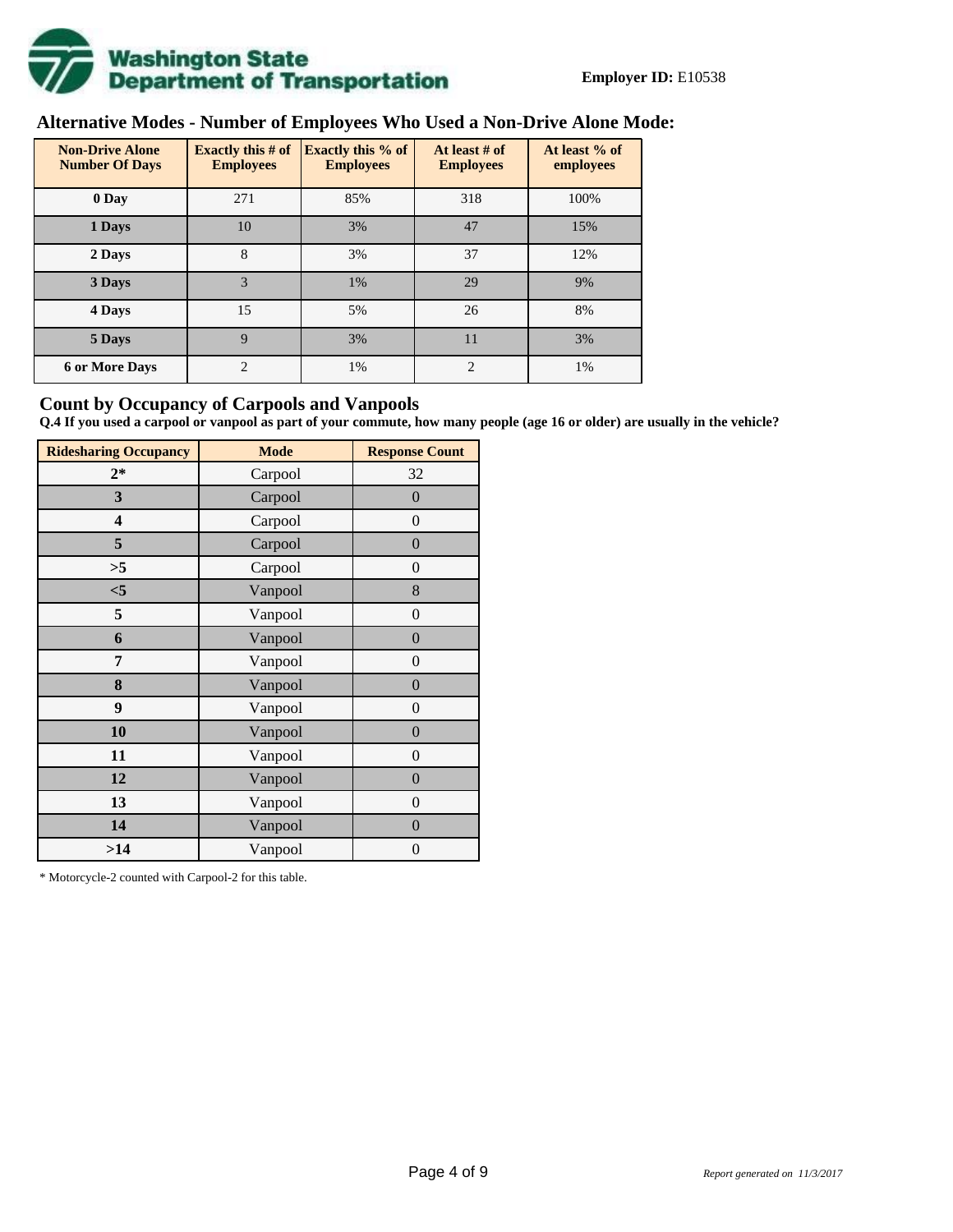

# **Reported Work Schedule - All Employees**

**Q.8 Which of the following best describes your work schedule?**

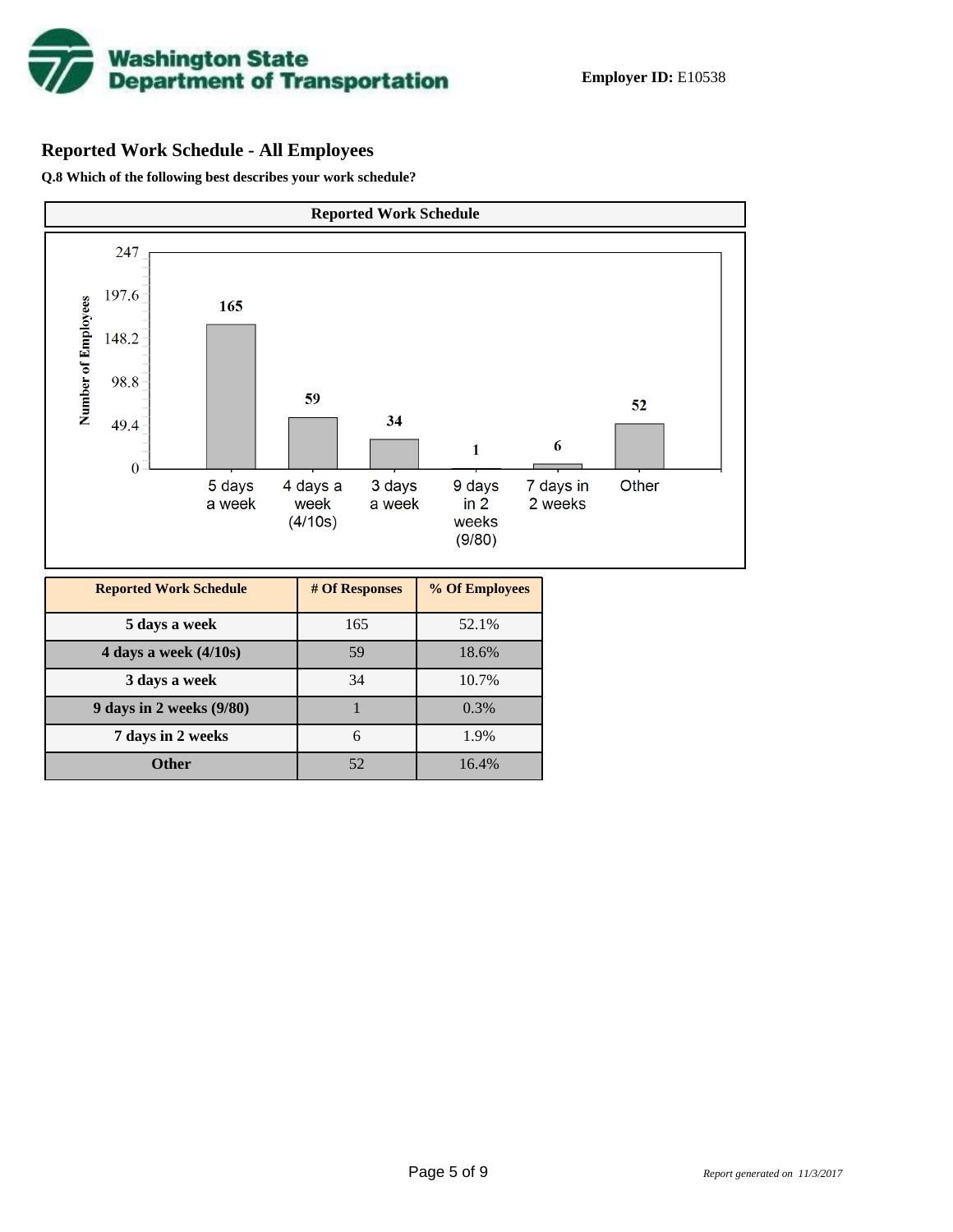

# **Parking and Telework**

**Q.9: On the most recent day that you drove alone to work, did you pay to park? (Mark "yes" if you paid that day, if you prepaid, if you are billed later, or if the cost of parking is deducted from your paycheck.)**



**Q.10: How many days do you typically telework?**

| <b>Telework Frequency</b>           | # of Responses | % of Responses |
|-------------------------------------|----------------|----------------|
| No Answer/Blank                     |                | 0.3%           |
| I don't telework                    | 288            | 90.6%          |
| Occasionally, on an as-needed basis | 14             | 4.4%           |
| 1-2 days/month                      | 4              | 1.3%           |
| 1 day/week                          | 8              | 2.5%           |
| 2 days/week                         | $\mathcal{D}$  | 0.6%           |
| 3 days/week                         |                | 0.3%           |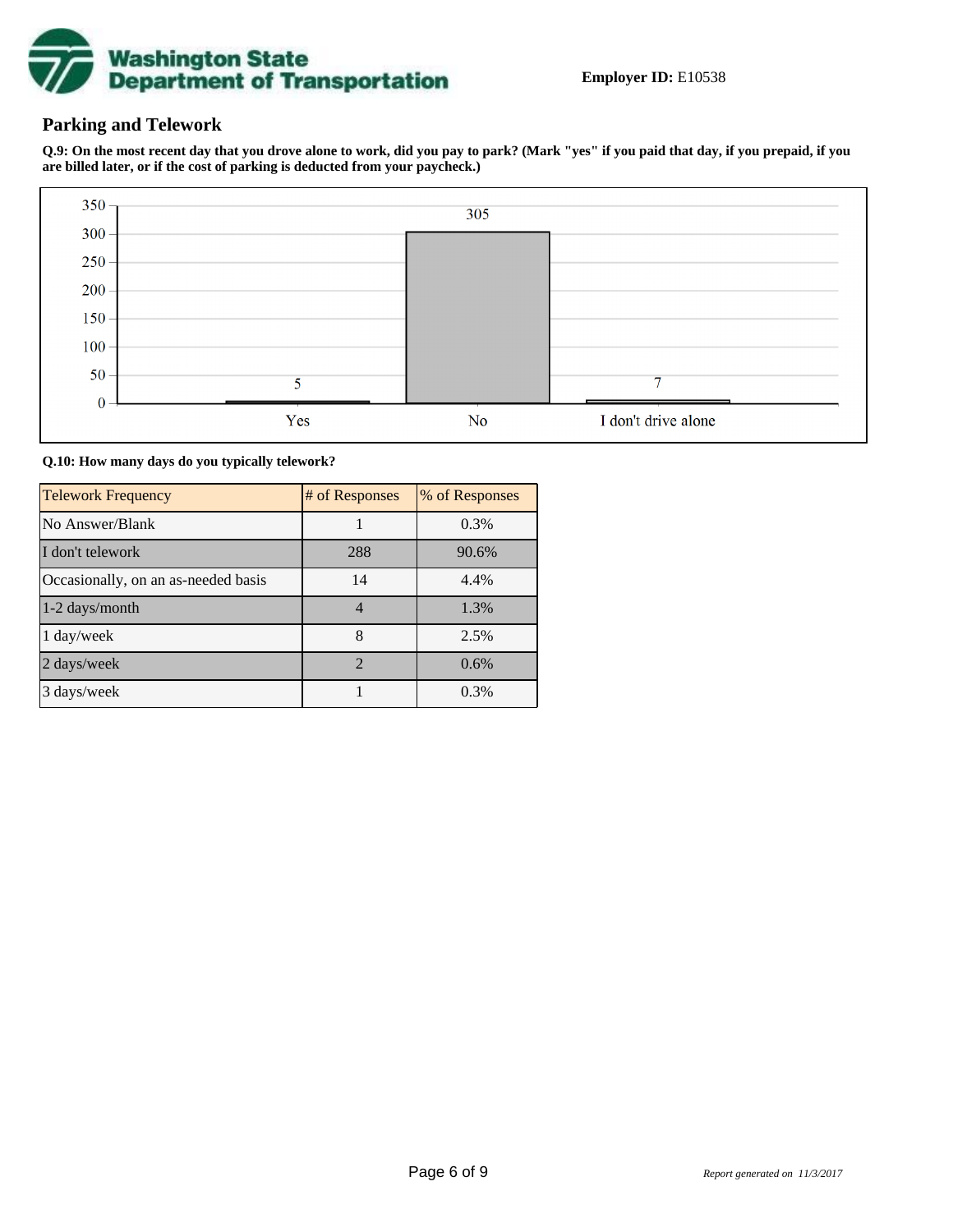

# **Reasons for driving alone to work/not driving alone to work**

**Q11. When you do not drive alone to work, what are the three most important reasons?**

| <b>Question Text</b>                                           | # of Responses | % of Responses |
|----------------------------------------------------------------|----------------|----------------|
| Other                                                          | 87             | 20.6%          |
| Personal health or well-being                                  | 62             | 14.7%          |
| To save money                                                  | 59             | 13.9%          |
| Environmental and community benefits                           | 52             | 12.3%          |
| Financial incentives for carpooling, bicycling or walking.     | 39             | 9.2%           |
| Driving myself is not an option                                | 27             | 6.4%           |
| Cost of parking or lack of parking                             | 21             | 5.0%           |
| To save time using the HOV lane                                | 19             | 4.5%           |
| Free or subsidized bus, train, vanpool pass or fare benefit    | 18             | 4.3%           |
| Emergency ride home is provided                                | 18             | 4.3%           |
| I have the option of teleworking                               | 15             | 3.5%           |
| Preferred/reserved carpool/vanpool parking is provided         | 6              | 1.4%           |
| I receive a financial incentive for giving up my parking space | $\theta$       | $0.0\%$        |

### **Q12. When you drive alone to work, what are the three most important reasons?**

| <b>Question Text</b>                                      | # of Responses | % of Responses |
|-----------------------------------------------------------|----------------|----------------|
| I like the convenience of having my car                   | 181            | 25.5%          |
| Riding the bus or train is inconvenient or takes too long | 147            | 20.7%          |
| Family care or similar obligations                        | 120            | 16.9%          |
| My commute distance is too short                          | 99             | 14.0%          |
| Other                                                     | 77             | 10.9%          |
| Bicycling or walking isn't safe                           | 45             | 6.3%           |
| My job requires me to use my car for work                 | 23             | 3.2%           |
| I need more information on alternative modes              | 16             | 2.3%           |
| There isn't any secure or covered bicycle parking         |                | $0.1\%$        |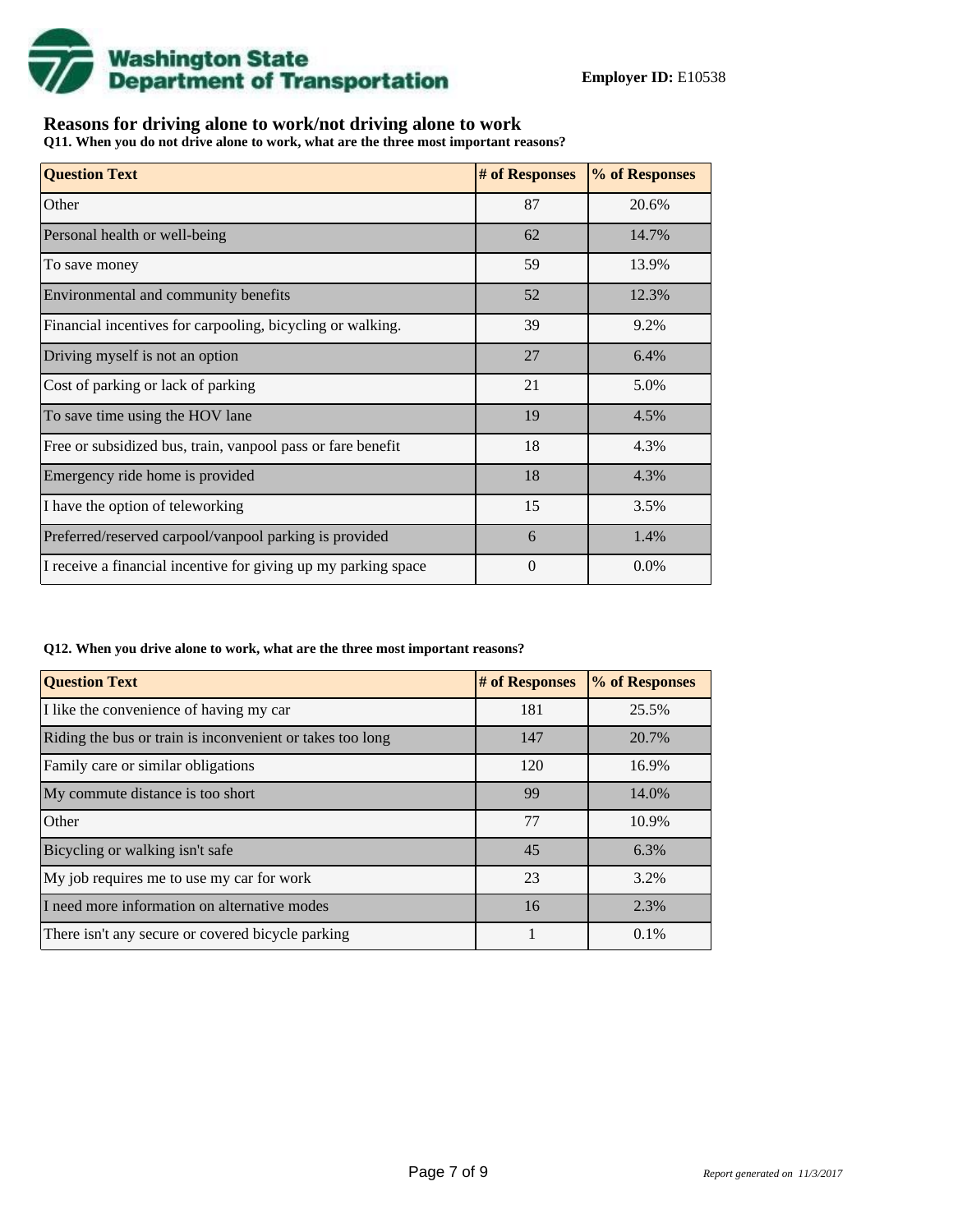

# **Commute Mode By ZipCode for All Employees**

**Q6. What is your home zip code?**

|               |                        |                     | <b>Weekly Count of Trips By Mode</b> |                  |                  |                  |                  |                  |                  |                  |                  |                  |                     |                  |                  |
|---------------|------------------------|---------------------|--------------------------------------|------------------|------------------|------------------|------------------|------------------|------------------|------------------|------------------|------------------|---------------------|------------------|------------------|
| Home Zip code | <b>Total Employees</b> | Employee Percentage | Drive Alone                          | Carpool          | <b>Vanpool</b>   | Motorcycle       | Bus              | Train            | <b>Bike</b>      | <b>Walk</b>      | Telework         | <b>CWW</b>       | Ferry (Car/Van/Bus) | Ferry (walk-on)  | <b>Other</b>     |
| 98501         | 59                     | 18.55%              | 253                                  | $\overline{4}$   | $\boldsymbol{0}$ | 3                | $\overline{0}$   | $\mathbf{0}$     | $\overline{3}$   | $\boldsymbol{0}$ | $\overline{4}$   | 3                | $\boldsymbol{0}$    | $\boldsymbol{0}$ | $\boldsymbol{7}$ |
| 98503         | 41                     | 12.89%              | 163                                  | $8\,$            | $\boldsymbol{0}$ | $\mathbf{0}$     | 9                | $\boldsymbol{0}$ | 11               | $\mathbf{1}$     | $\mathbf{0}$     | $\boldsymbol{0}$ | $\boldsymbol{0}$    | $\boldsymbol{0}$ | $\boldsymbol{0}$ |
| 98506         | 32                     | 10.06%              | 99                                   | $\sqrt{2}$       | $\boldsymbol{0}$ | $\overline{2}$   | $\overline{4}$   | $\boldsymbol{0}$ | 6                | 25               | $\boldsymbol{0}$ | $\boldsymbol{0}$ | $\boldsymbol{0}$    | $\boldsymbol{0}$ | 5                |
| 98502         | 26                     | 8.18%               | 106                                  | $8\,$            | $\boldsymbol{0}$ | $\boldsymbol{0}$ | 5                | $\boldsymbol{0}$ | $\mathbf{1}$     | $\boldsymbol{0}$ | $\mathbf{0}$     | $\boldsymbol{0}$ | $\boldsymbol{0}$    | $\boldsymbol{0}$ | $\boldsymbol{0}$ |
| 98512         | 26                     | 8.18%               | 116                                  | $\boldsymbol{0}$ | $\boldsymbol{0}$ | $\boldsymbol{0}$ | 5                | $\boldsymbol{0}$ | $\boldsymbol{0}$ | $\boldsymbol{0}$ | $\mathbf{1}$     | $\boldsymbol{0}$ | $\boldsymbol{0}$    | $\boldsymbol{0}$ | $\mathfrak{Z}$   |
| 98516         | 22                     | 6.92%               | 103                                  | $\boldsymbol{0}$ | $\boldsymbol{0}$ | $\boldsymbol{0}$ | $\boldsymbol{0}$ | $\mathbf{0}$     | $\overline{0}$   | $\boldsymbol{0}$ | $\boldsymbol{0}$ | $\boldsymbol{0}$ | $\boldsymbol{0}$    | $\boldsymbol{0}$ | $\boldsymbol{7}$ |
| 98513         | 21                     | 6.60%               | 82                                   | $\boldsymbol{0}$ | $\boldsymbol{0}$ | $\boldsymbol{0}$ | 3                | $\boldsymbol{0}$ | $\overline{2}$   | $\boldsymbol{0}$ | $\mathbf{1}$     | $\boldsymbol{0}$ | $\boldsymbol{0}$    | $\boldsymbol{0}$ | $\boldsymbol{0}$ |
| 98584         | $8\,$                  | 2.52%               | 36                                   | $\mathbf{0}$     | $\boldsymbol{0}$ | $\boldsymbol{0}$ | $\overline{0}$   | $\overline{0}$   | $\overline{0}$   | $\boldsymbol{0}$ | $\mathbf{0}$     | $\mathbf{1}$     | $\boldsymbol{0}$    | $\boldsymbol{0}$ | $\boldsymbol{0}$ |
| 98373         | $\overline{7}$         | 2.20%               | 29                                   | $\sqrt{2}$       | $\boldsymbol{0}$ | $\boldsymbol{0}$ | $\boldsymbol{0}$ | $\boldsymbol{0}$ | $\boldsymbol{0}$ | $\boldsymbol{0}$ | $\mathbf{1}$     | $\boldsymbol{0}$ | $\boldsymbol{0}$    | $\boldsymbol{0}$ | $\boldsymbol{0}$ |
| 98531         | $\overline{7}$         | 2.20%               | 24                                   | 3                | $\overline{4}$   | $\boldsymbol{0}$ | $\boldsymbol{0}$ | $\boldsymbol{0}$ | $\mathbf{0}$     | $\boldsymbol{0}$ | $\boldsymbol{0}$ | $\mathbf{1}$     | $\boldsymbol{0}$    | $\boldsymbol{0}$ | $\boldsymbol{0}$ |
| 98579         | $\overline{7}$         | 2.20%               | 32                                   | $\boldsymbol{2}$ | $\boldsymbol{0}$ | $\boldsymbol{0}$ | $\boldsymbol{0}$ | $\boldsymbol{0}$ | $\boldsymbol{0}$ | $\boldsymbol{0}$ | $\boldsymbol{0}$ | $\boldsymbol{0}$ | $\boldsymbol{0}$    | $\boldsymbol{0}$ | $\boldsymbol{0}$ |
| 98597         | $\overline{7}$         | 2.20%               | 30                                   | $\mathbf{0}$     | $\boldsymbol{0}$ | $\boldsymbol{0}$ | $\boldsymbol{0}$ | $\boldsymbol{0}$ | $\mathbf{0}$     | $\boldsymbol{0}$ | $\mathbf{0}$     | $\boldsymbol{0}$ | $\boldsymbol{0}$    | $\boldsymbol{0}$ | $\boldsymbol{0}$ |
| 98532         | $\sqrt{6}$             | 1.89%               | 15                                   | 3                | $\overline{4}$   | $\boldsymbol{0}$ | $\boldsymbol{0}$ | $\boldsymbol{0}$ | $\boldsymbol{0}$ | $\boldsymbol{0}$ | $\boldsymbol{0}$ | $\mathbf{1}$     | $\boldsymbol{0}$    | $\boldsymbol{0}$ | $\,1\,$          |
| 98576         | $\overline{4}$         | 1.26%               | 15                                   | $\boldsymbol{0}$ | $\boldsymbol{0}$ | $\boldsymbol{0}$ | $\boldsymbol{0}$ | $\mathbf{0}$     | $\overline{0}$   | $\boldsymbol{0}$ | $\mathbf{0}$     | $\mathbf{1}$     | $\boldsymbol{0}$    | $\boldsymbol{0}$ | $\,1\,$          |
| 98327         | 3                      | 0.94%               | 14                                   | $\boldsymbol{0}$ | $\boldsymbol{0}$ | $\boldsymbol{0}$ | $\boldsymbol{0}$ | $\boldsymbol{0}$ | $\boldsymbol{0}$ | $\boldsymbol{0}$ | $\boldsymbol{0}$ | $\boldsymbol{0}$ | $\boldsymbol{0}$    | $\boldsymbol{0}$ | $\boldsymbol{0}$ |
| 98375         | 3                      | 0.94%               | 12                                   | $\boldsymbol{0}$ | $\boldsymbol{0}$ | $\boldsymbol{0}$ | $\boldsymbol{0}$ | $\boldsymbol{0}$ | $\boldsymbol{0}$ | $\boldsymbol{0}$ | $\boldsymbol{0}$ | $\boldsymbol{0}$ | $\boldsymbol{0}$    | $\boldsymbol{0}$ | $\boldsymbol{0}$ |
| 98444         | $\overline{3}$         | 0.94%               | 14                                   | $\overline{0}$   | $\mathbf{0}$     | $\boldsymbol{0}$ | $\boldsymbol{0}$ | $\boldsymbol{0}$ | $\boldsymbol{0}$ | $\mathbf{0}$     | $\boldsymbol{0}$ | $\boldsymbol{0}$ | $\boldsymbol{0}$    | $\boldsymbol{0}$ | $\overline{0}$   |
| 98541         | $\overline{3}$         | 0.94%               | 14                                   | $\overline{0}$   | $\mathbf{0}$     | $\overline{0}$   | $\boldsymbol{0}$ | $\boldsymbol{0}$ | $\mathbf{0}$     | $\overline{0}$   | $\mathbf{0}$     | $\boldsymbol{0}$ | $\boldsymbol{0}$    | $\boldsymbol{0}$ | $\boldsymbol{0}$ |
| 98589         | $\overline{3}$         | 0.94%               | $11\,$                               | $\mathbf{0}$     | $\boldsymbol{0}$ | $\boldsymbol{0}$ | $\boldsymbol{0}$ | $\boldsymbol{0}$ | $\mathbf{0}$     | $\boldsymbol{0}$ | $\boldsymbol{0}$ | $\boldsymbol{0}$ | $\boldsymbol{0}$    | $\boldsymbol{0}$ | $\boldsymbol{0}$ |
| 98374         | $\overline{2}$         | 0.63%               | 8                                    | $\mathbf{0}$     | $\boldsymbol{0}$ | $\boldsymbol{0}$ | $\boldsymbol{0}$ | $\boldsymbol{0}$ | $\boldsymbol{0}$ | $\boldsymbol{0}$ | $\mathbf{0}$     | $\boldsymbol{0}$ | $\boldsymbol{0}$    | $\boldsymbol{0}$ | $\boldsymbol{0}$ |
| 98407         | $\overline{2}$         | 0.63%               | 6                                    | $\mathbf{0}$     | $\boldsymbol{0}$ | $\boldsymbol{0}$ | $\boldsymbol{0}$ | $\boldsymbol{0}$ | $\mathbf{0}$     | $\boldsymbol{0}$ | $\boldsymbol{0}$ | $\boldsymbol{0}$ | $\boldsymbol{0}$    | $\boldsymbol{0}$ | $\boldsymbol{0}$ |
| 98498         | $\overline{2}$         | 0.63%               | 9                                    | $\mathbf{0}$     | $\boldsymbol{0}$ | $\boldsymbol{0}$ | $\boldsymbol{0}$ | $\boldsymbol{0}$ | $\boldsymbol{0}$ | $\boldsymbol{0}$ | $\mathbf{0}$     | $\boldsymbol{0}$ | $\boldsymbol{0}$    | $\boldsymbol{0}$ | $\boldsymbol{0}$ |
| 98499         | $\overline{2}$         | 0.63%               | 12                                   | $\mathbf{0}$     | $\boldsymbol{0}$ | $\boldsymbol{0}$ | $\boldsymbol{0}$ | $\boldsymbol{0}$ | $\mathbf{0}$     | $\boldsymbol{0}$ | $\boldsymbol{0}$ | $\mathbf{1}$     | $\boldsymbol{0}$    | $\boldsymbol{0}$ | $\boldsymbol{0}$ |
| 98557         | $\overline{2}$         | 0.63%               | 10                                   | $\boldsymbol{0}$ | $\boldsymbol{0}$ | $\boldsymbol{0}$ | $\boldsymbol{0}$ | $\boldsymbol{0}$ | $\boldsymbol{0}$ | $\boldsymbol{0}$ | $\mathbf{0}$     | $\boldsymbol{0}$ | $\boldsymbol{0}$    | $\boldsymbol{0}$ | $\boldsymbol{0}$ |
| 98580         | $\overline{2}$         | 0.63%               | 10                                   | $\mathbf{0}$     | $\boldsymbol{0}$ | $\boldsymbol{0}$ | $\boldsymbol{0}$ | $\boldsymbol{0}$ | $\mathbf{0}$     | $\boldsymbol{0}$ | $\boldsymbol{0}$ | $\boldsymbol{0}$ | $\boldsymbol{0}$    | $\boldsymbol{0}$ | $\boldsymbol{0}$ |
| 98596         | $\overline{2}$         | 0.63%               | $10\,$                               | $\boldsymbol{0}$ | $\boldsymbol{0}$ | $\boldsymbol{0}$ | $\boldsymbol{0}$ | $\boldsymbol{0}$ | $\boldsymbol{0}$ | $\boldsymbol{0}$ | $\boldsymbol{0}$ | $\boldsymbol{0}$ | $\boldsymbol{0}$    | $\boldsymbol{0}$ | $\boldsymbol{0}$ |